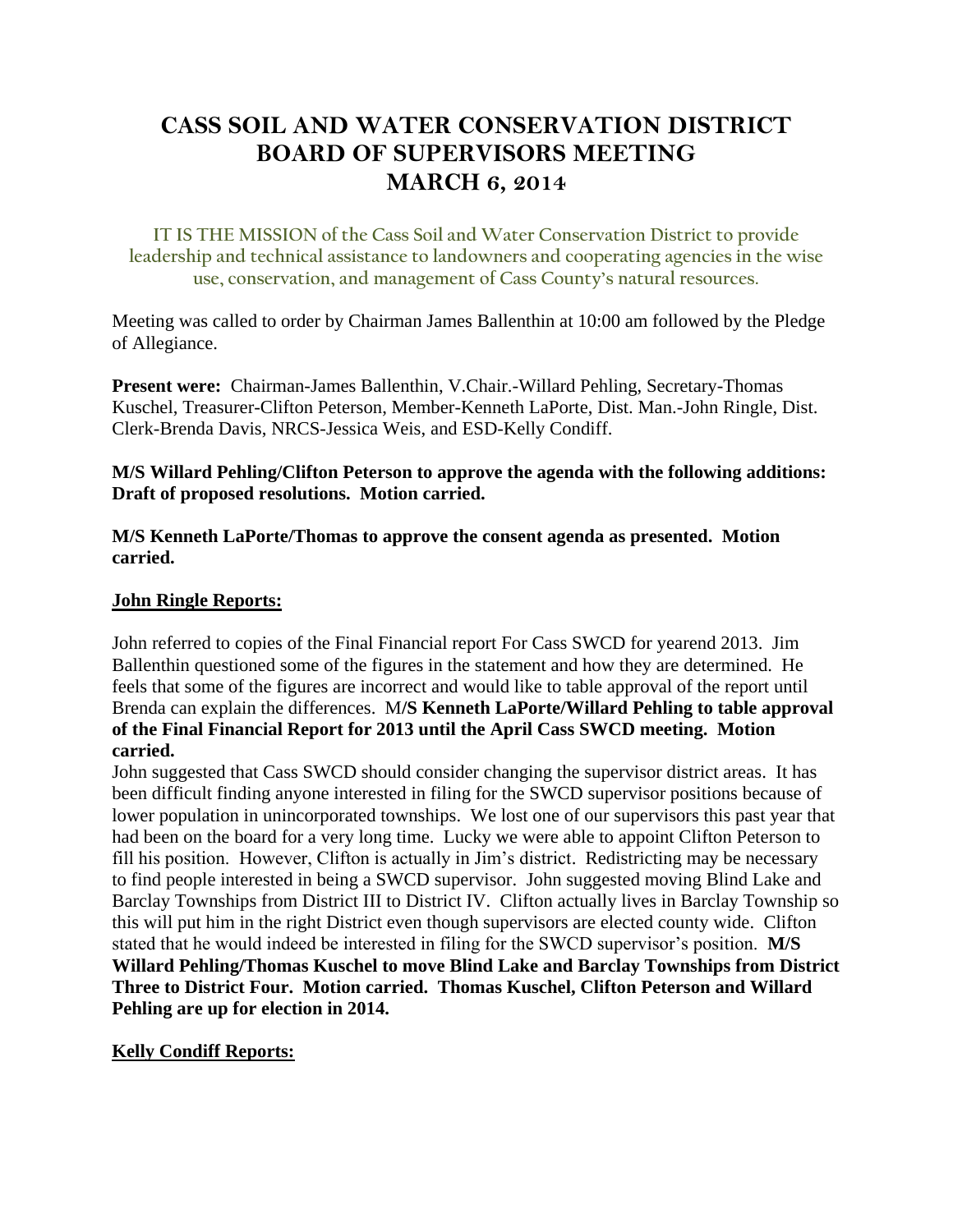The newest 9 County Grant has officially been closed. Two new forest plans have just been approved and paid for. As of today, over 7,400 acres have been enrolled in the Tulibee/Cicso Lakes Plan.

Kelly and Will attended the AIS meeting in February  $28<sup>th</sup>$ . Cass County has now agreed to set aside \$5,000 for the AIS project.

The Area VIII Envirothon Committee is still requesting a \$250.00 donation from Cass SWCD. The committee feels that the envirothon can't keep going unless all the districts are willing to donate. Looks like we will have to discuss how we want to handle this. Last month, Cass SWCD decided NOT to donate to the Area VIII Envirothon and instead help schools with funding so they could attend the envirothon. The Area VIII Envirothon is scheduled for May  $7<sup>th</sup>$ at Itasca State Park. Clifton and Brenda both volunteered to help with the envirothon. As of today, over 1300 well records/locations have been entered into the Cass County Mapping system.

Discussion followed regarding the return of Cost Share funds. Kelly really thinks we should amend our cost share rate policy.

# **NRCS – Jessica Weis Reports**:

EQIP and CSP have delayed due to the signing of the Farm Bill. Old contracts are being modified.

WHIP is no longer available.

NRCS is swapping offices with FSA.

Jessica attended the Forage Council Workshop in Staples. Attendance was very good.

NRCS has hired an administrative assistant through a contracting company. He started this last Monday and will cover Aitkin, Cass, Crow Wing and Morrison Counties.

The Raindrop Logo will be no longer. USDA wants one logo for all its agencies.

A new Hone Bee Initiative has been announced but no info on funding or how the program will work.

# **Supervisor's Reports:**

No one from Cass SWCD will be attending Legislative Days.

John, Jim, Tom and Will will be attending the Area VIII meeting scheduled for March 14<sup>th</sup> in Bemidii.

Ken would like to attend the Organic Management Workshop scheduled for March 21 in Verndale. M/S Clifton Peterson/Thomas Kuschel to pay expenses for anyone wishing to attend either or both the Area VIII Meeting and the Organic Management Workshop. Motion carried. Jim presented some proposed resolutions for consideration. Please read these and let's put these on the agenda for next month.

# **Vouchers:**

#### **M/S Clifton Peterson/Thomas Kuschel to pay the vouchers as presented. Motion carried.**